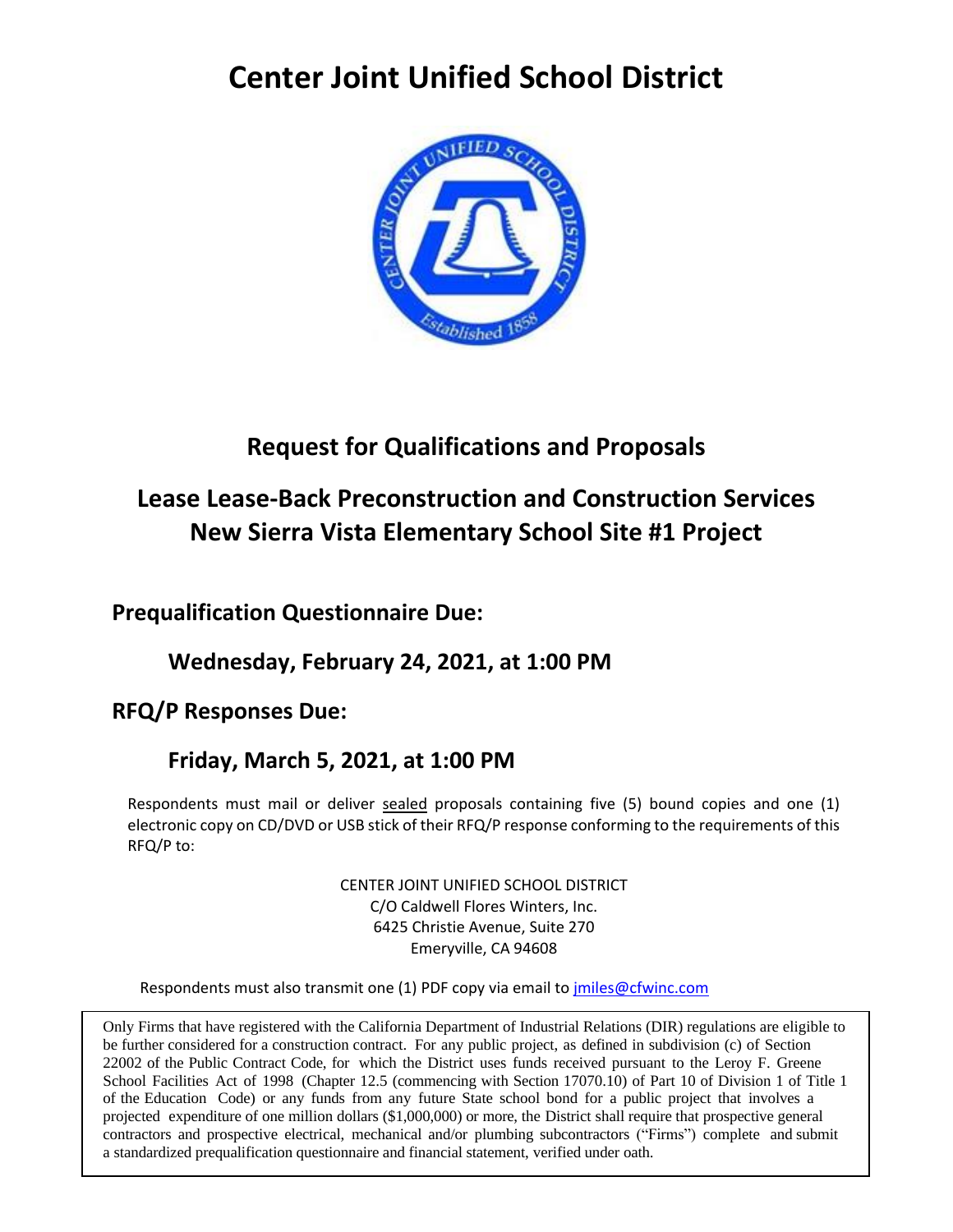

#### **Center Joint Unified School District Request for Qualifications and Proposals (RFQ/P) for Lease Lease-Back Preconstruction and Construction Services for the New Sierra Vista Elementary School Site #1 Project**

#### **I. INTRODUCTION**

Interested firms are invited to submit qualifications and proposals for Preconstruction and Construction Services for the New Sierra Vista Elementary School Site #1 Construction Project. Firms are invited to submit qualifications and a proposal for the project.

Section 2 of this RFQ/P outlines the desired preconstruction and construction scope of work for the project. Section 3 provides a summary of the Board adopted scope, budget, and schedule of the New Sierra Vista Elementary School Site #1 Construction Project. Sections 4 through 10 and related attachments outline the RFQ/P submittal requirements and selection procedure as well as general information, and requirements.

At the conclusion of the selection process, a recommended firm will be considered by the District's Board of Trustees for the project. Subject to Board approval and upon notification to proceed, the selected firm shall perform preconstruction services, including reviewing design documents for constructability, completeness, scheduling, clarity, consistency and coordination; undertaking a value-engineering analysis, soliciting subcontract bids, and preparing reports with recommendations to the District and the architect to maintain the established budget, pursuant to a Lease Lease-Back Agreement.

The project shall be performed under the direction of Caldwell Flores Winters, Inc. (CFW), the Program Manager, and the Center Joint Unified School District (District). The selected firm shall work with the assigned architect for the project as needed to conduct the proposed scope of work. Following the completion of pre-construction Services, the District may begin negotiations with the selected Lease Lease-Back (LLB) firm to enter into a Construction Services Agreement and requisite documents establishing a GMP pursuant to a Lease Lease-Back method of construction delivery.

#### **II. SCOPE OF WORK**

The District desires to select a firm capable of providing LLB pre-construction and construction services for the project. The selected firm for the project should expect to perform pre-construction services as established by the District pursuant to a Pre-Construction Services Agreement. If the District proceeds with the construction of the project, the selected firm may be retained as an LLB contractor pursuant to a Construction Services Agreement, Lease and Sub-lease and may contract with separate specialty trade contractors to perform the required scope of work.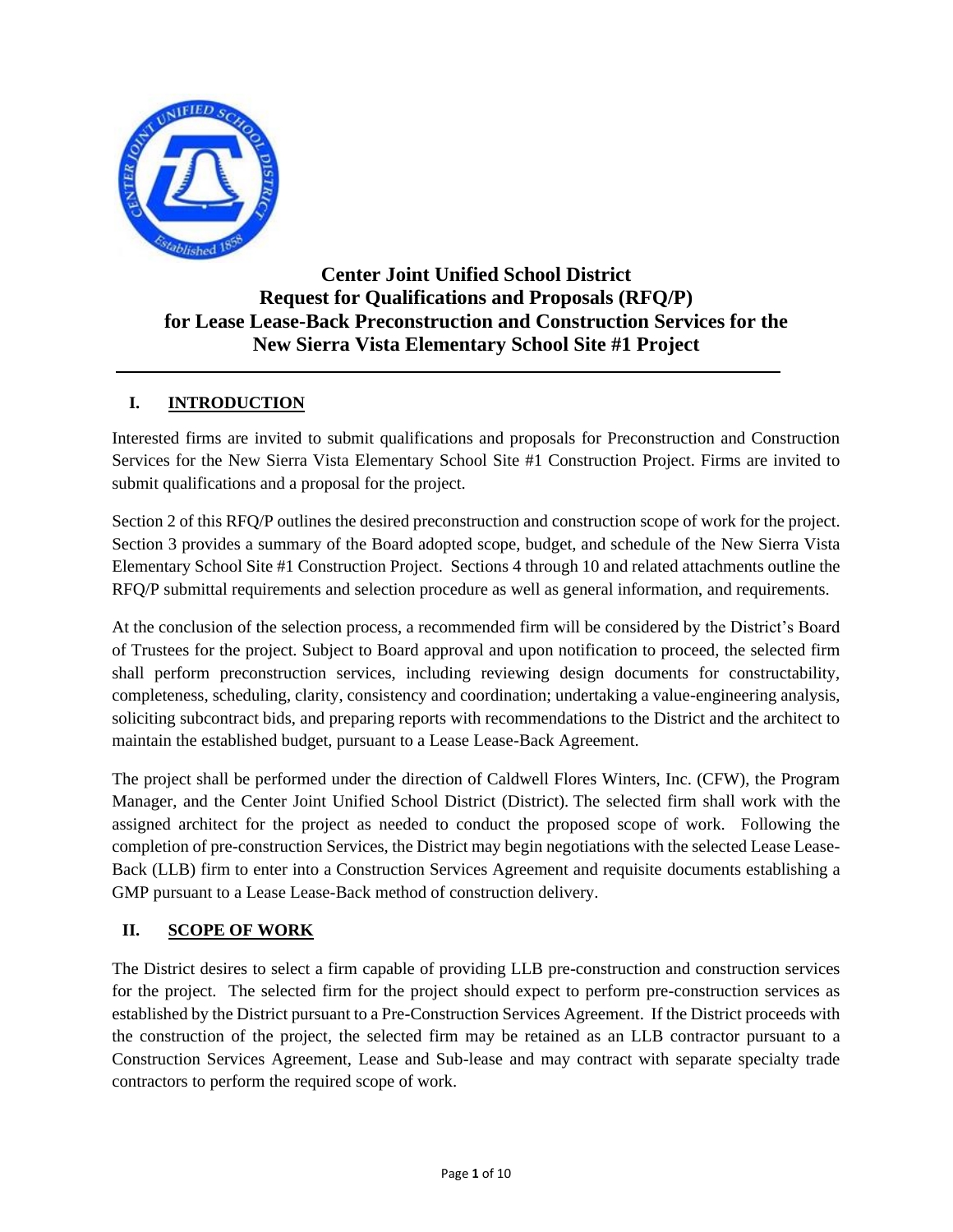Pre-Construction Services are anticipated to include the following:

- 1. Review design and support documentation for content, constructability, completeness, scheduling, clarity, consistency and coordination
- 2. Undertake value-engineering analysis and prepare reports with recommendations to District and Architect of Record to maintain established program budget and specifications
- 3. Provide detailed cost estimates at schematic, design development, and construction document design phases
- 4. Expedite design reviews, including modifications, if any, based on value analysis
- 5. Provide a proposed guaranteed maximum price for the construction of the project

Construction Services are anticipated to include, but not be limited to the following:

- 1. Provision of a proposed Guaranteed Maximum Price (GMP) for the construction of the project with identified subcontractor bids and self-performed work
- 2. Construction of the Project
- 3. Coordination of record drawings and specifications
- 4. Compilation of operations and maintenance manuals, warranties/guarantees, and certificates
- 5. Obtaining occupancy permits and coordinating testing, documentation, and governmental inspections and approvals
- 6. Preparation of accounting and closeout reports and occupancy plan reports
- 7. Other responsibilities as necessary for the completion of the program

#### **III. NEW SIERRA VISTA ELEMENTARY PROJECT**

#### **A. Project Description**

The Board of Trustees of the Center Joint Unified School District (District) adopted a Facilities Assessment and Implementation Plan (Plan) on March 20, 2019, which includes the proposed construction of a **new grade TK-6 elementary school**. This new elementary school will be located on Upland Drive between Sierra Glen Drive and Vista Grande Boulevard in the City of Roseville in Placer County (see Figure 1). The new school will be referred to as the **Sierra Vista Elementary School Site 1 ("Site 1")**. As part of the Plan, the Board has adopted a budget and schedule for the project, and the District is in the process of acquiring this parcel of land from the developer.

Pursuant to an existing development agreement, the District has commenced the process to acquire an approximate 11.8-acre site to construct an elementary school. Site 1 is surrounded by planned residential development pursuant to the Sierra Vista Specific Plan in the Placer County, City of Roseville area. Site 1 is proposed to be built to meet the demand from new residential development in that area of the District.

As provided by the City of Roseville, "The Sierra Vista Specific Plan includes 2,064 acres west of Fiddyment Road, north of Baseline Road. The Plan area was annexed into the City of Roseville from unincorporated Placer County. The Specific Plan includes 8,679 single and multi-family units, including approximately 259 acres of Commercial, 106 acres of Park, 304 acres of Open Space, 56 acres of Schools and 40 acres of Urban Reserve. At build-out, the Plan area is expected to accommodate approximately 20,045 residents and provide 9,000 jobs. The Plan was adopted in May 2010. The Plan was amended in June 2012 to entitle land uses on the Westbrook property".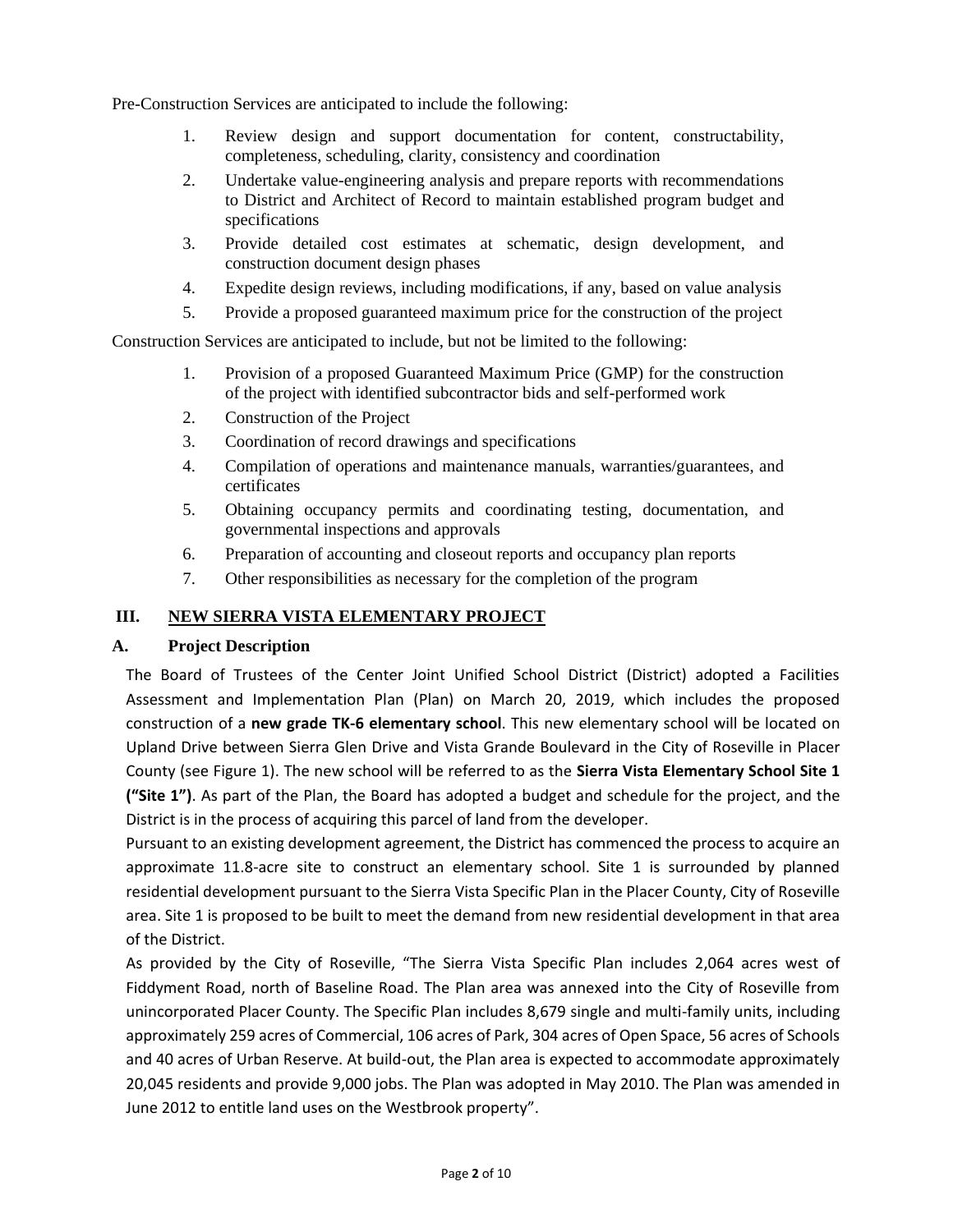The District has entered into a Landowner's Development Agreement with each developer within the District's boundaries to specify the means and method of mitigating the impact of projected new students generated from the proposed development in the Placer County portion of the District as part of the Sierra Vista Specific Plan. It was determined at the time of the agreements that the projected elementary and middle school students fall within the proposed District attendance boundaries and will ultimately require three new elementary school sites and a new middle school site.





#### **B. Approved Project Budget**

The construction budget (projected Guaranteed Maximum Price, or "GMP") for required buildings, demolition, and site work is \$23,895,313, inclusive of general conditions and requirements, contractor fees and overhead. Soft costs identified below include design fees, consulting services, testing and inspection services, agency approval fees, etc. and total \$9,703,896. The total "all in" budget combining hard and soft costs is \$33,599,209 estimated in current 2020 dollars (including contingencies).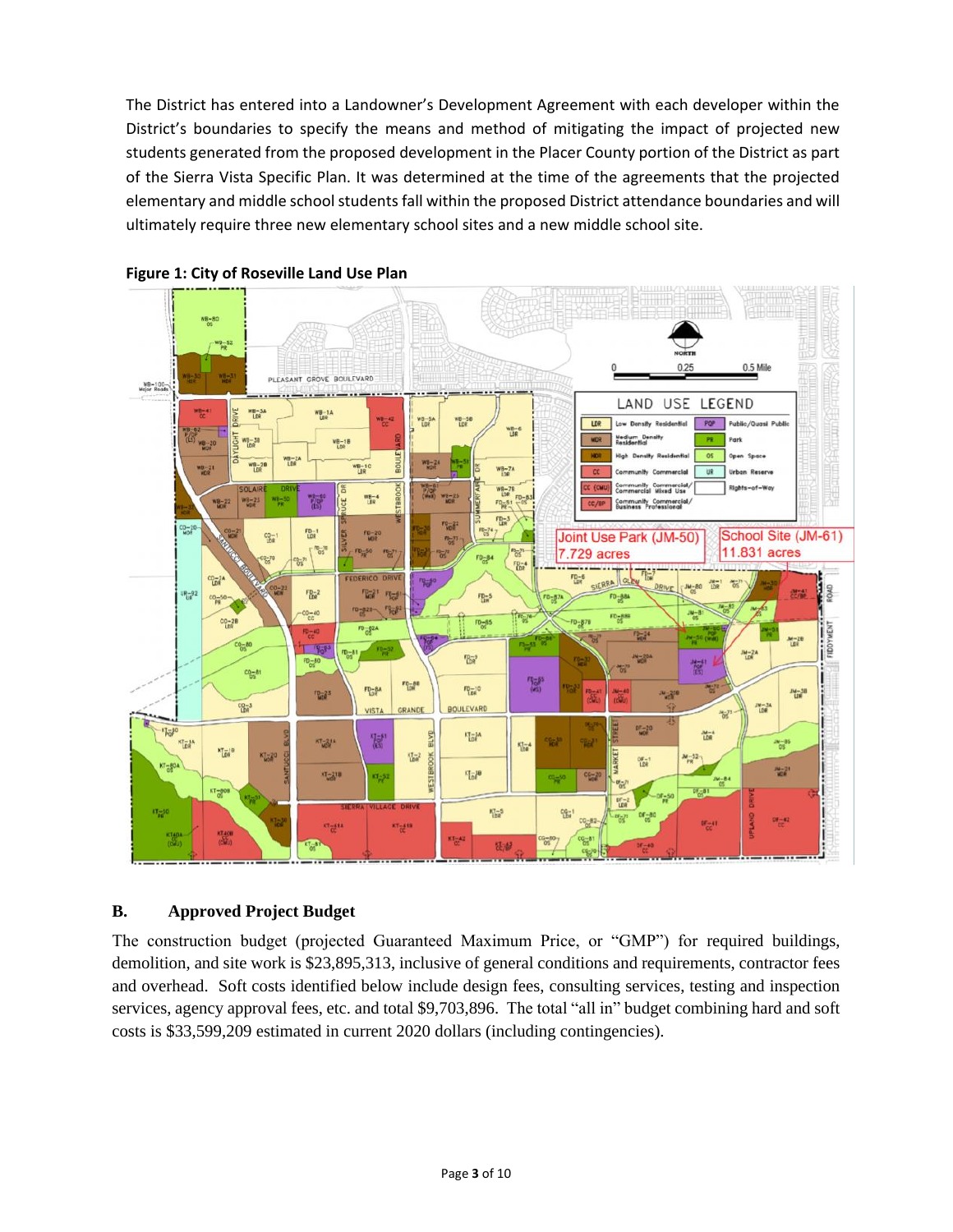| New Sierra Vista Elementary School Project                               | <b>Net Total</b> |                | Unit "All-in" Budget |
|--------------------------------------------------------------------------|------------------|----------------|----------------------|
| <b>New Construction</b>                                                  |                  |                |                      |
| Construction of 5 kindergarten classrooms                                |                  | 1,350 Sq. Ft.  |                      |
| Construction of 27 general-purpose classrooms                            |                  | 960 Sq. Ft.    |                      |
| Construction of 1 SDC classroom                                          |                  | 960 Sq. Ft.    |                      |
| Construction of 2 Academy Rooms                                          |                  | 1,100 Sq. Ft.  |                      |
| Construction of Multipurpose room                                        |                  | 7,050 Sq. Ft.  |                      |
| Construction of library/media center                                     |                  | 2,980 Sq. Ft.  |                      |
| Construction of administrative support space                             |                  | 3,305 Sq. Ft.  |                      |
| Construction of teaching support space                                   |                  | 1,510 Sq. Ft.  |                      |
| Specification Total                                                      |                  | 50,675 Sq. Ft. |                      |
| <b>Building Support</b>                                                  |                  |                |                      |
| Construction of staff and student restrooms                              |                  | 2,200 Sq. Ft.  |                      |
| Construction of kindergarten shade structure                             |                  | 1,200 Sq. Ft.  |                      |
| Electrical, mechanical, custodial, storage, etc.                         |                  |                |                      |
| Stairwells, elevator, covered corridors                                  |                  |                |                      |
| <b>Building Total</b>                                                    |                  | 54,075 Sq. Ft. |                      |
| Site Development                                                         |                  |                |                      |
| Construction of play areas                                               |                  | Sq. Ft.        |                      |
| Construction of shade structures                                         | ٠                | Sq. Ft.        |                      |
| Blacktop                                                                 |                  | 10,000 Sq. Ft. |                      |
| Green play areas                                                         | 87,120 Sq. Ft.   |                |                      |
| Bus dropoff improvements                                                 |                  | 7,500 Sq. Ft.  |                      |
| New 40-stall parking lot with circulation                                |                  | 2,600 Sq. Ft.  |                      |
| New campus site improvements (landscaping and walkways)                  |                  | 35,000 Sq. Ft. |                      |
| Technology                                                               |                  |                |                      |
| IT Infrastructure (allowance)                                            |                  |                |                      |
| <b>Total Hard Costs / GMP Value</b>                                      |                  |                | \$<br>23,895,313     |
| <b>Soft Costs</b>                                                        |                  |                |                      |
| 21st Century Classroom and Support FF&E                                  |                  |                |                      |
| Professional Services (e.g. architect/engineering/other consulting fees) |                  |                |                      |
| Agency fees, Inspection (IOR)                                            |                  |                |                      |
| Environmental, Legal                                                     |                  |                |                      |
| <b>Project Contingency</b>                                               |                  |                |                      |
| Other (e.g.preliminary testing, energy analysis, misc)                   |                  |                |                      |
| <b>Total Soft Costs</b>                                                  |                  |                | \$<br>9,703,896      |
| "All-in" Budget                                                          |                  |                | \$33,599,209         |

#### **Adopted Project Budget**

#### **C. Summary Timeline & Schedule**

The construction schedule and academic schedule may require that both new and old portions of the campus be in operation simultaneously. Confirming that existing site utilities have adequate capacity for this simultaneous use will be a critical component of achieving a successful project. Teams are encouraged to engage with the architect of record and Civil Engineering consultants early in the process in this regard. The schedule depicted below is based on the District's fiscal year calendar, in which Q1 of FY2021 effectively begins July 1, 2020, and Q4 of FY2021 effectively ends June 30, 2021.

|                             |                | 2019-20        | 2020-2021      |    |                             | 2021-2022      |                |                             | 2022-2023      |                |                |                                       |                |                |
|-----------------------------|----------------|----------------|----------------|----|-----------------------------|----------------|----------------|-----------------------------|----------------|----------------|----------------|---------------------------------------|----------------|----------------|
|                             | Q <sub>3</sub> | Q <sub>4</sub> | Q <sub>1</sub> | Q2 | Q3                          | Q <sub>4</sub> | Q <sub>1</sub> | Q2                          | Q <sub>3</sub> | Q <sub>4</sub> | Q <sub>1</sub> | Q2                                    | Q <sub>3</sub> | Q <sub>4</sub> |
|                             | Jan-Mar I      | $Apr-Jun$      |                |    | Jul-Sep   Oct-Dec   Jan-Mar | Apr-Jun        |                | Jul-Sep   Oct-Dec   Jan-Mar |                |                |                | Apr-Jun   Jul-Sep   Oct-Dec   Jan-Mar |                | Apr-Jun        |
| Design & Construct          |                |                |                |    |                             |                |                |                             |                |                |                |                                       |                |                |
| Planning                    |                |                |                |    |                             |                |                |                             |                |                |                |                                       |                |                |
| Design                      |                |                |                |    |                             |                |                |                             |                |                |                |                                       |                |                |
| <b>DSA Review</b>           |                |                |                |    |                             |                |                |                             |                |                |                |                                       |                |                |
| <b>State Funding Review</b> |                |                |                |    |                             |                |                |                             |                |                |                |                                       |                |                |
| <b>Bidding</b>              |                |                |                |    |                             |                |                |                             |                |                |                |                                       |                |                |
| Construction                |                |                |                |    |                             |                |                |                             |                |                |                |                                       |                |                |
| Closeout                    |                |                |                |    |                             |                |                |                             |                |                |                |                                       |                |                |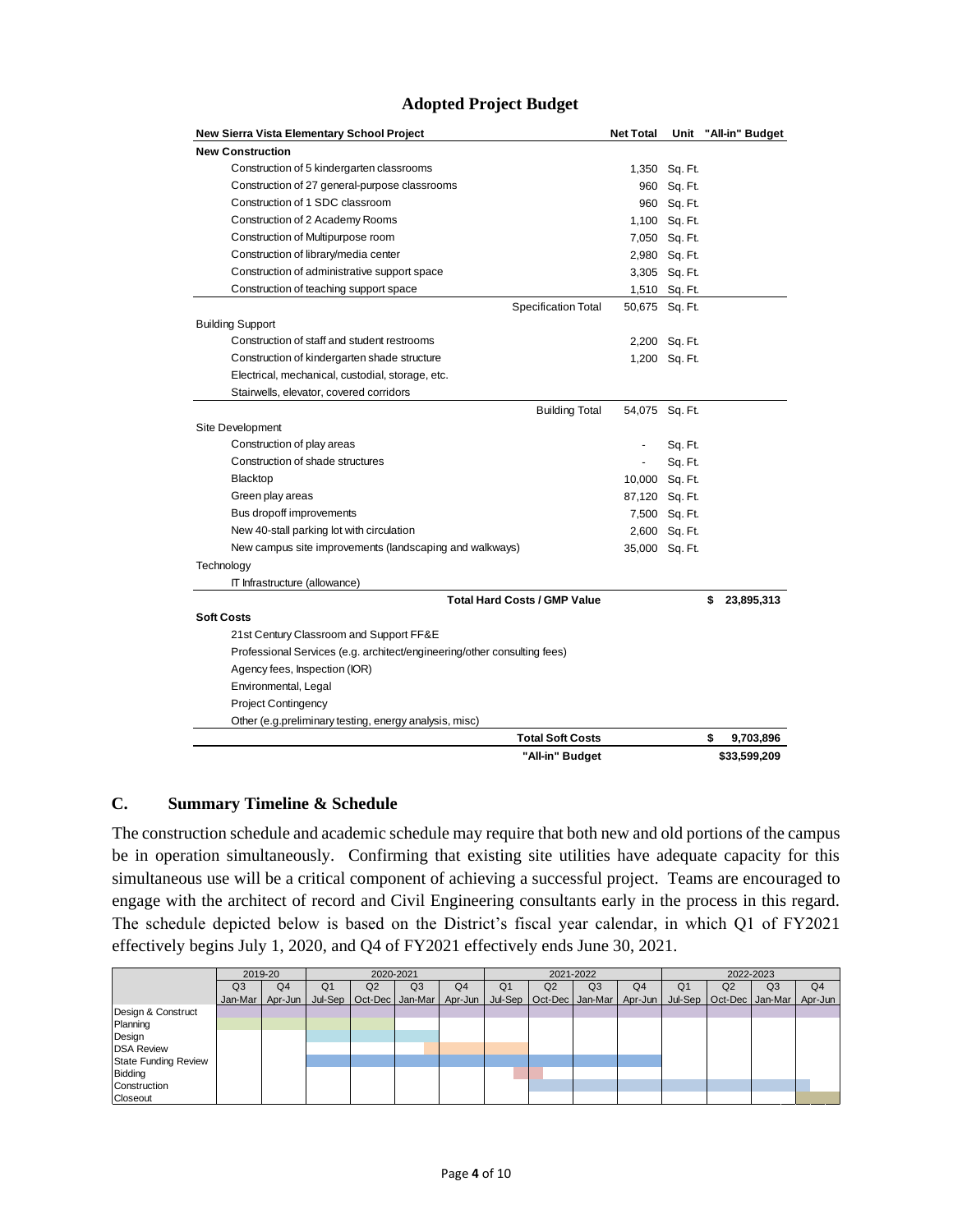#### **Design & Construct Sierra Vista Elementary School:**

- DSA Submittal: May 2021
- Start Construction: December 2021
- End Construction: April 2023

**New Sierra Vista Elementary School Conceptual Site Plan**



Above is the proposed conceptual site plan for the New Sierra Vista Elementary School. Additional conceptual design drawings prepared by the project architect, including schematic floor plans and renderings, may be accessed at the following link: New Sierra Vista [Elementary School Site #1](https://www.dropbox.com/s/rh6y4w04itzabli/2020-12-22%20CJUSD%20Sierra%20Vista%2075%25%20DD_FULL%20PACKAGE.pdf?dl=0) [Construction Project Conceptual Design](https://www.dropbox.com/s/rh6y4w04itzabli/2020-12-22%20CJUSD%20Sierra%20Vista%2075%25%20DD_FULL%20PACKAGE.pdf?dl=0)

#### **IV. SUBMITTAL FORMAT AND REQUIREMENTS**

**Prequalification:** Firms responding to the project are required to complete and submit the attached prequalification questionnaire for the project, and proof of completed registration with the California Department of Industrial Relations by **1:00 PM on Wednesday, February 22, 2021**. Since the District will be undertaking multiple improvements projects concurrently, for those firms who have prequalified with the District within the last six months, the District is requesting a letter of intent to provide LLB preconstruction and construction services for the project as opposed to requiring these firms to resubmit prequalification documents.

**RFQ/P Response:** Firms responding to the project are required to prepare a response to this RFQ/P that includes general information about the firm's qualifications as well as a proposal that assesses and evaluates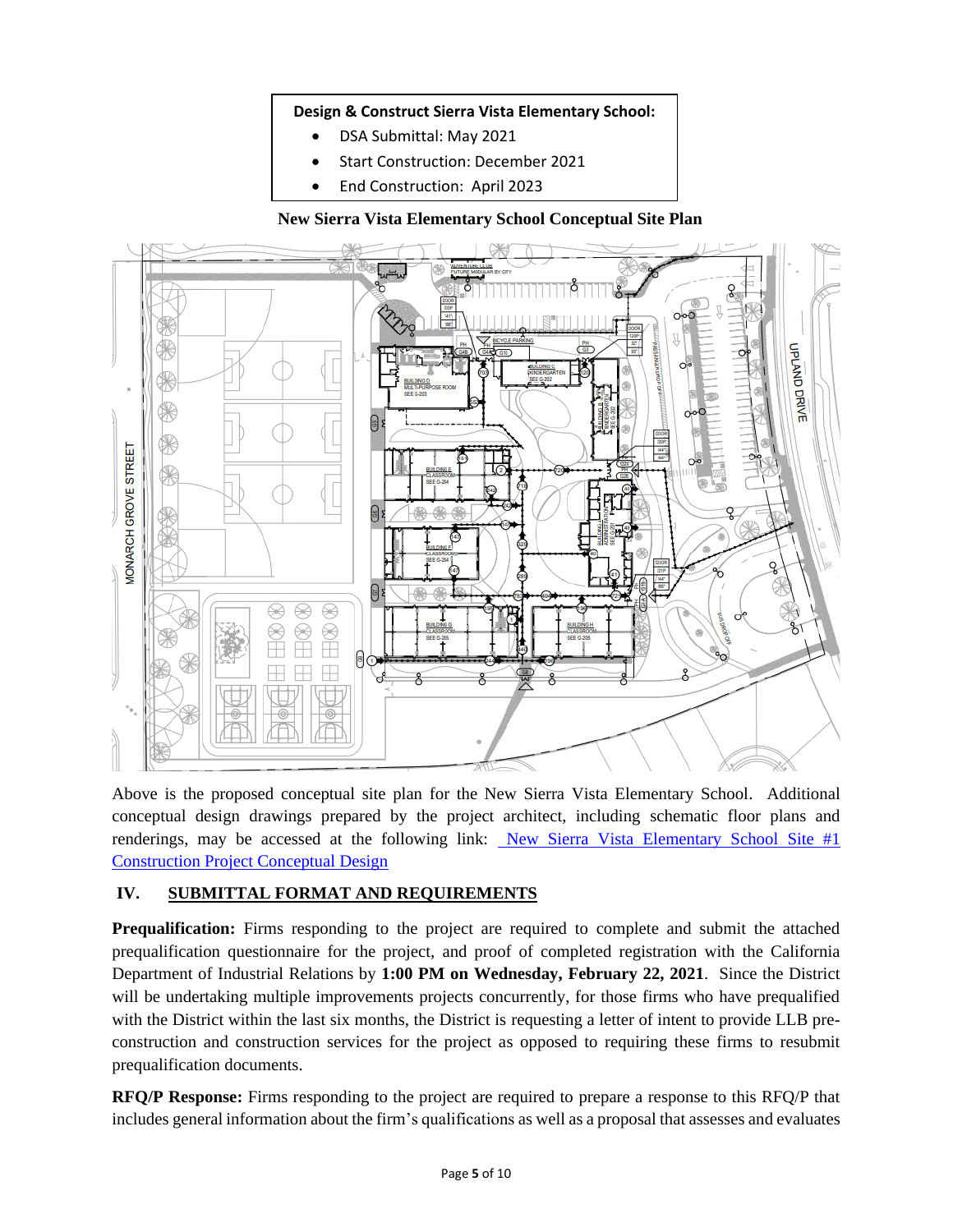the conceptual design of the project as to construction recommendations, logistics, cost, value engineering, and schedule.

*Firm Qualifications:* submittals are required to provide a response regarding the firm's capabilities, prior experience, and past projects. This information should include, but need not be limited to, the following:

- A. Provide three (3) or more references of new elementary school projects or similar facilities as examples of the Firm's experience on projects such as this with respect to size and complexity.
- B. Description of size of Firm with respect to the number of personnel by management category. Please provide an organizational chart identifying the key staff members assigned to each role and their level of experience on projects such as this.
- C. Description of the Firm's practices for managing project schedules, budgets, subcontracts, change orders, project documents, and other construction issues. Provide a description of the Firm's project control systems. Sample project specific progress reports are encouraged for inclusion in the Firm's response to this question (not counted toward page limit of the RFQ/P).
- D. Provide a description of the Firm's safety record and Experience Modification Rating (EMR).
- E. Provide a letter from the Firm's bonding company on their letterhead that states the bonding capacity of the Firm.

*Proposal:* submittals are required to include a response to the following site-specific questions for the project. This information should include, but need not be limited to, the following:

- F. Review of the conceptual plans for the Project, providing at minimum:
	- 1. A narrative identifying any potential construction issues or other challenges that may arise during the project and proposed solutions to ensure that said challenges do not create unnecessary delays or added cost to the project.
	- 2. A conceptual site logistics plan identifying site access, parking for contractors, access for delivery and storage of materials, and provisions for the safety of students and faculty.
	- 3. A conceptual cost estimate, demonstrative of the firm's estimating capability, for the project as specified and as conceptually proposed in uninflated 2020 dollars.
	- 4. Detailed proposal of the Firm's pre-construction fee and how it would be broken down based on the deliverables identified in the Form Preconstruction Services Agreement.
	- 5. Detailed breakout of the factors or elements that are anticipated to comprise the calculation of a future "Guaranteed Maximum Price" (GMP) including the above conceptual estimate of direct construction costs as well as an anticipated break-down of overhead, general conditions, markups, insurance, bonds, and fees.
- G. Brief description of 2-5 value engineering opportunities that the Firm would propose to keep the project within the proposed budget identified herein.
- H. Identification of trades that the firm will propose bidding and those that the firm proposes to self-perform. Also include trade contractor costs, self-performance costs, general contracting requirements, contractor soft costs (without fee), contractor fee and GMP allowance and contingency. Respondents should put forth proposals that clearly identify estimations of costs of work to be self-performed, as well as estimations of costs to be performed by subcontractors. The intention is that the cost estimations and work plan provided clearly identify a breakdown of the respondents' overhead costs, and not just a lump sum. The expectation is a breakdown of anticipated overhead costs that clearly defines the general conditions, bonds, insurance, fee, and other costs to provide the District information necessary to select a firm that provides the best value.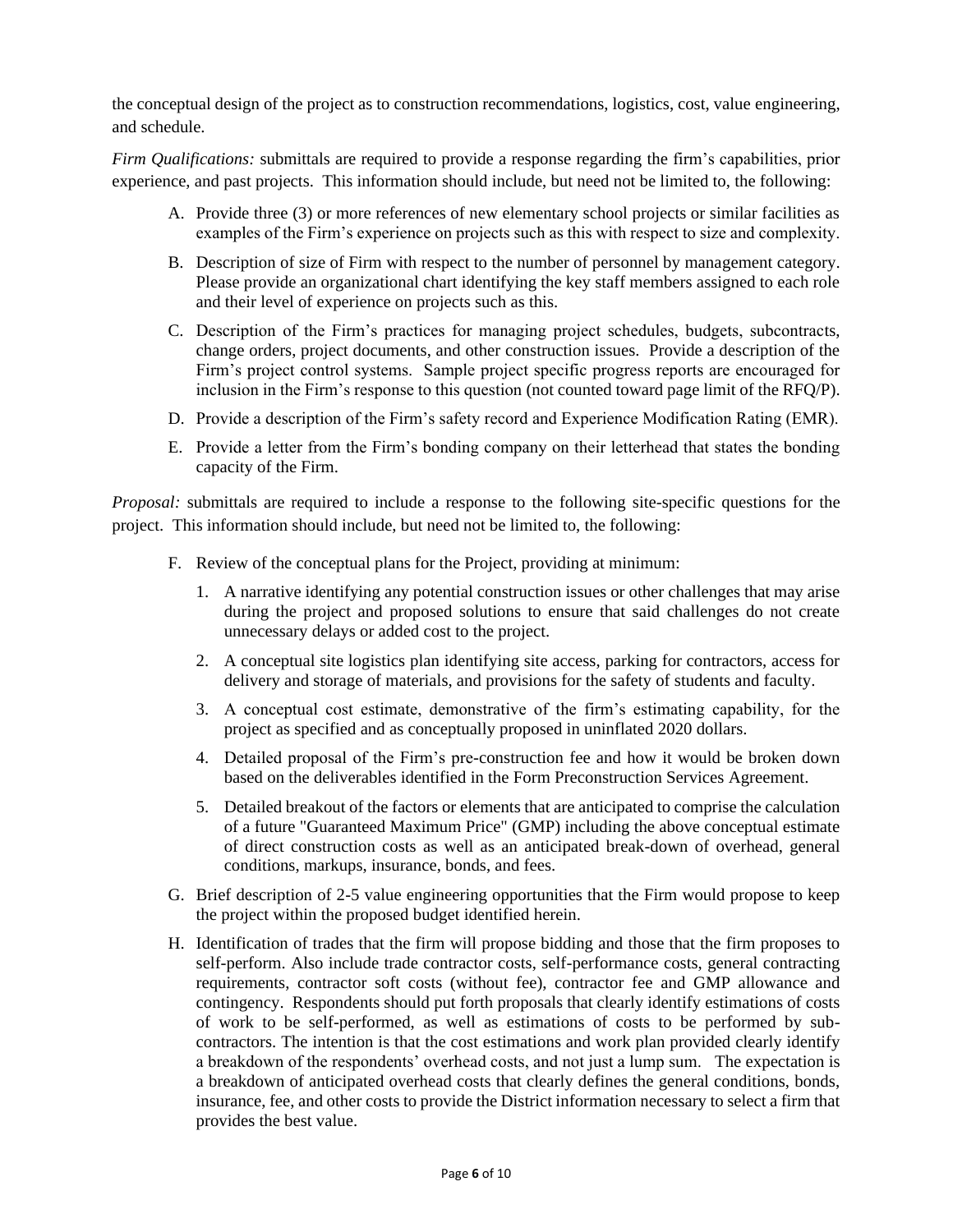I. Description of the Firm's approach to keeping the project delivered on schedule, while minimizing impact on existing school facilities and neighboring communities throughout construction. Please provide a proposed Project schedule that demonstrates this approach, including preconstruction milestones that the Firm will help to establish to optimize the construction phase.

#### **RFQ/P Response Format:**

Responses shall be concise, well organized and demonstrate respondent's qualifications and proposed approach to the project. Each response should have a single cover letter briefly discussing the firm's conceptual understanding of the project and an executive summary of the proposal.

Limit response for the *Firm Qualifications* requested to no more than ten (10) single sided 8 ½ x 11 pages. *Firm Qualifications* includes the cover letter indicated above. For the *Proposal* requested, limit response for the project to no more than ten (10) single sided  $8\frac{1}{2} \times 11$  pages. In total, the Firm Qualifications and Proposal is limited to a grand total of twenty (20) single sided  $8\frac{1}{2} \times 11$  pages.

Excluded from the page count limitation are pages exclusively used for layout and organization of the submittal package (e.g. front and back covers, table of contents, tabbed dividers, etc.) as well as sample materials representative of prior project work included as addenda (e.g. schedules, progress reports, graphics, etc.). Also excluded from the page count limit are materials indicated for prequalification.

Submit five printed proposals to:

CENTER JOINT UNIFIED SCHOOL DISTRICT C/O Caldwell Flores Winters, Inc. 6425 Christie Avenue, Suite 270 Emeryville, CA 94608

Respondents must also transmit one (1) PDF copy via email to [jmiles@cfwinc.com](mailto:jmiles@cfwinc.com)

The printed and email copies are due by no later than:

#### **Friday, February 5, 2021, @ 1:00 PM PDT**

Please be advised that the District reserves the right to decline all responses and to amend, abandon, or modify the Project or the method of delivery at its sole discretion in whole or in part.

#### **V. METHOD OF SELECTION**

The District's Selection Committee shall review and evaluate all responses received by the deadline. Each Firm will be evaluated based on the Evaluation Criteria identified in Section VIII. Based on these criteria and rating system, points are assigned to each Respondent, with each respondent ranked according to the average total points awarded by members of the Selection Committee. Failure to satisfy a pass/fail requirement will result in the immediate rejection of the proposal. Final point totals of all respondents will be considered to determine the best value for the School District.

The firm determined to have the best value for the District for the project will be invited to perform Lease Lease-Back preconstruction and construction services for the New Sierra Vista Elementary School Site #1 Construction Project. Following the completion of Preconstruction services, and at the discretion of the District, the selected firm may be recommended to the Board for entering into a Lease Lease-Back Construction Services Agreement for the Project. The District retains the right in its sole discretion to reject all submittals or revise this request for said services.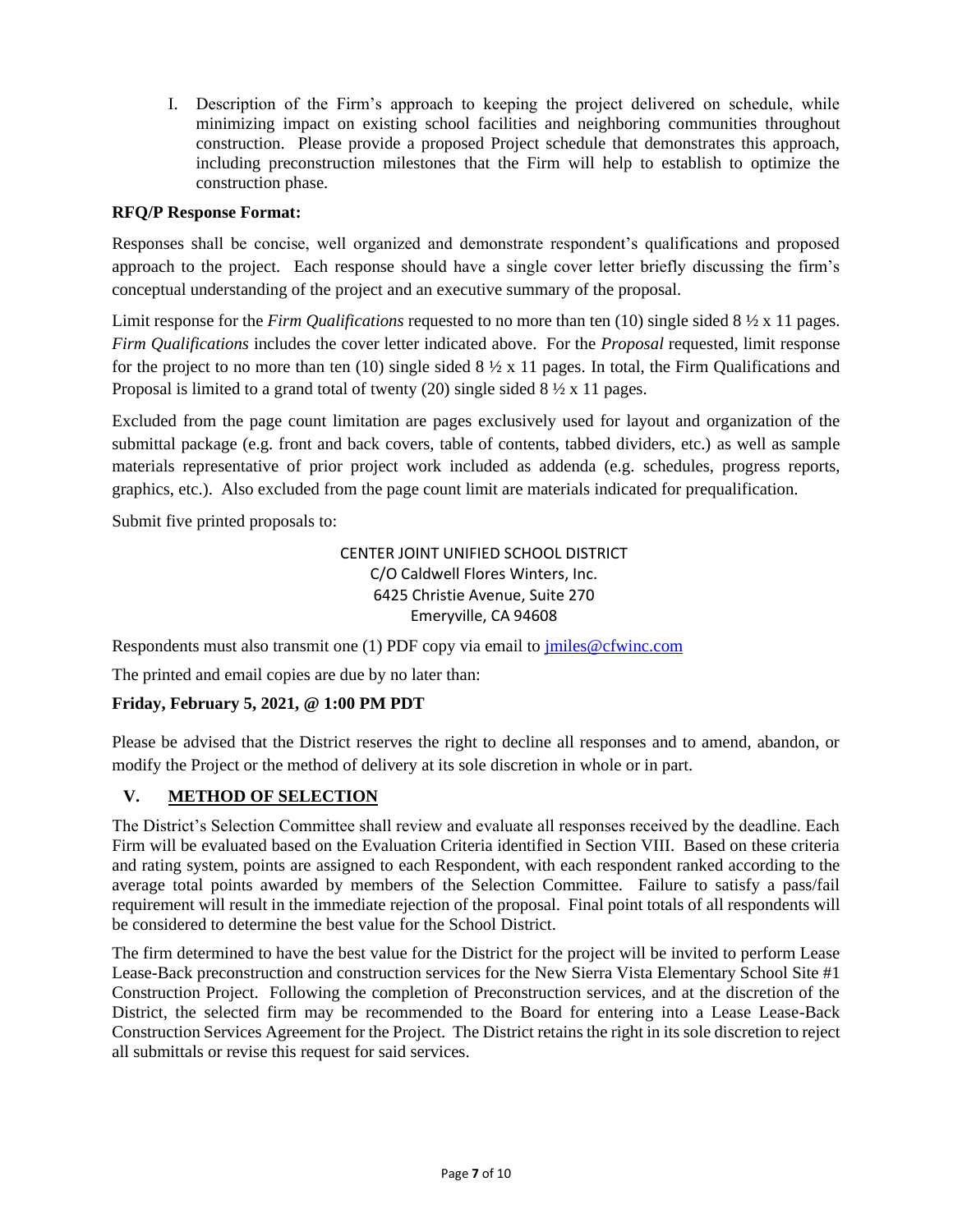#### **VI. SUBMITTAL EVALUATION CRITERIA**

Pursuant to District Board Policy (BP) and Administrative Regulations (AR) 3311, proposers shall be selected based on total best value score as determined by the District, based on the following evaluation criteria and rating system provided in the table below:

| <b>EVALUTION CRITERIA</b>                                                                                                                                                                                                       | <b>MAXIMUM</b><br><b>POINTS</b> |  |  |  |  |
|---------------------------------------------------------------------------------------------------------------------------------------------------------------------------------------------------------------------------------|---------------------------------|--|--|--|--|
| Follows page length and layout direction and includes requested document attachments<br>as described by the RFQ/P                                                                                                               | Pass/Fail                       |  |  |  |  |
| Experience with the local environment and a local presence for interfacing with the<br>District                                                                                                                                 | Pass/Fail                       |  |  |  |  |
| Provides germane and relevant responses to questions contained within the RFQ/P                                                                                                                                                 | 25                              |  |  |  |  |
| Details a proposed method and overall strategic approach                                                                                                                                                                        | 25                              |  |  |  |  |
| Proposed detailed estimate of the Firms(s) costs, including direct construction costs and<br>break-down of overhead, general conditions, markups, insurance, bonds, and fees                                                    | 15                              |  |  |  |  |
| Demonstrates specialized experience and technical competence of the Firm(s),<br>including principals, joint venture-partners, and sub-consultants regarding the types of<br>service required and the complexity of the projects | 15                              |  |  |  |  |
| Relevant experience of key personnel                                                                                                                                                                                            | 5                               |  |  |  |  |
| Overall financial condition of the firm, including the principal contractor and/or<br>contractor team                                                                                                                           | 5                               |  |  |  |  |
| Ability to meet the insurance requirements unless district, at its sole discretion, decides<br>to modify or waive the insurance requirements or elects to provide program insurance                                             | 5                               |  |  |  |  |
| Litigation and arbitration history for the past five (5) years                                                                                                                                                                  | 5                               |  |  |  |  |
| <b>TOTAL: 100 POINTS</b>                                                                                                                                                                                                        |                                 |  |  |  |  |

#### **VII. SELECTION SCHEDULE**

The following is a proposed schedule for selection. The District reserves the right to modify this schedule in is sole discretion.

Request for Qualifications/Proposals Released: **Friday, February 5, 2021** Voluntary pre-proposal meeting: **Wednesday, February 17, 2021 @ 11:00 AM PDT** Deadline to submit questions related to project: **Friday, February 19, 2021, @ 1:00 PM PDT** Prequalification Submittal Due: **Wednesday, February 24, 2021, @ 1:00 PM PDT** Announcement of prequalified firms: **Thursday, February 25, 2021** Responses due: **Friday, March 5, 2021, @ 1:00 PM PDT** Interviews: **Week of March 8, 2021 or thereafter** Firm Ranking Established: **Friday, March 12, 2021 or thereafter** Board approval: **March 17, 2021 or thereafter**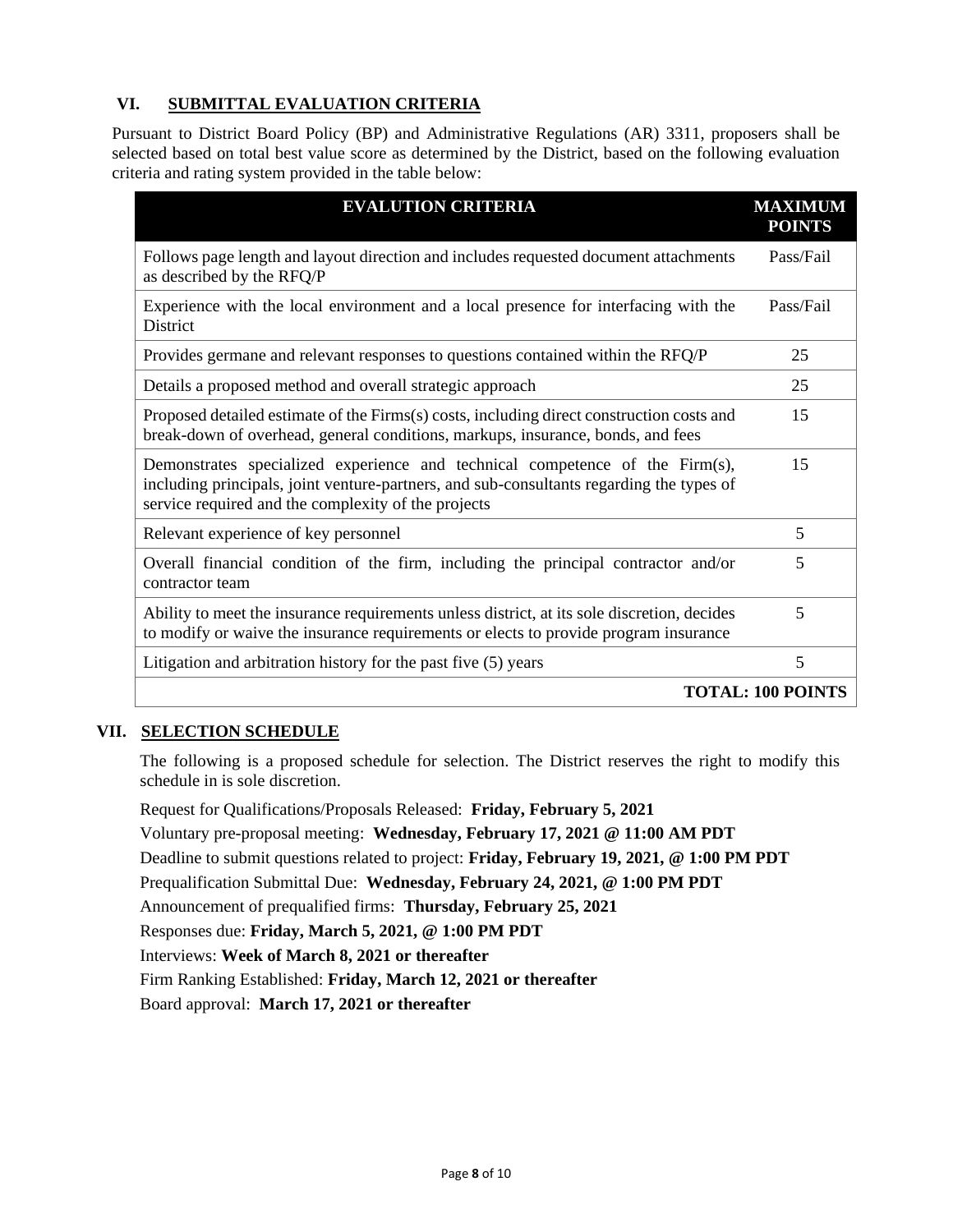#### **VIII. GENERAL INFORMATION**

#### A. Compliance

Submittals must be in strict accordance with the requirements of the request for services. Any response not submitted in accordance with the requirements of the request for services will not be considered.

B. Amendments

The District reserves the right to cancel or revise in part or whole this request for services. If the District cancels or revises this request for services, all respondents will be notified by addendum. The District also reserves the right to extend the date responses are due.

C. Inquiries

All questions about the meaning or intent of this request for services shall be submitted to the District's Program Manager, CFW, in writing via letter or email no later than **Friday, February 19, 2021 at 1:00 PM**. Responses to all questions received prior to the voluntary project briefing on **Wednesday, February 17, 2021** will be provided at their respective mandatory site walks. Any additional response, if required, may be issued at the District's discretion by addendum via email to all parties recorded by CFW as having received this document and recorded in attendance at the mandatory site visit. Questions received after the **Tuesday; February 19, 2021** deadline will not be answered.

D. Late Response to Proposals

It is the respondent's responsibility to ensure its response to this request for services is received by the District's Program Manager on or before the time and date specified. Submittals received after the date and time specified will not be considered.

- E. Special Conditions
	- 1. Public Record. All Responses submitted in response to the request for services become the property of the District's public records and as such, might be subject to public view.
	- 2. Non-Discrimination. The District does not discriminate on the basis of race, color, national origin, religion, age, ancestry, medical condition, disability or gender in consideration for an award of contract.
	- 3. Drug-Free Policy and Fingerprinting. The selected Firm(s) shall be required to complete any and all fingerprinting requirements and criminal background checks required by State law and shall also be required to complete a Drug-Free workplace certificate.
	- 4. Costs. Costs of preparing a response to this request for services are solely the responsibility of the respondent.
	- 5. Prevailing Wages. Respondents are advised that these projects are a public work for purposes of the California Labor Code, which requires payment of prevailing wages. District will obtain from the Director of the Department of Industrial Relations the general prevailing rate of per diem wages and the general prevailing rate for holiday and overtime work. These rates will be on file at the District and will be available to any interested party upon request. Any Firm(s) to which a contract is awarded must pay the prevailing rates, post copies thereof at the job site, and comply with applicable provisions of State law.
	- 6. Securities. Respondents are advised that if awarded a contract they will be permitted, at their request and expense and in accordance with Section 22300 of the California Public Contract Code, to substitute securities equivalent to retention monies withheld by District to insure performance under the contract.
	- 7. Contractor Registration. No contractor or sub-contractor may be listed on a bid proposal for a public works project (submitted on or after March 1, 2015) unless registered with the Department of Industrial Relations (DIR) pursuant to Labor Code Subsection 1725.5.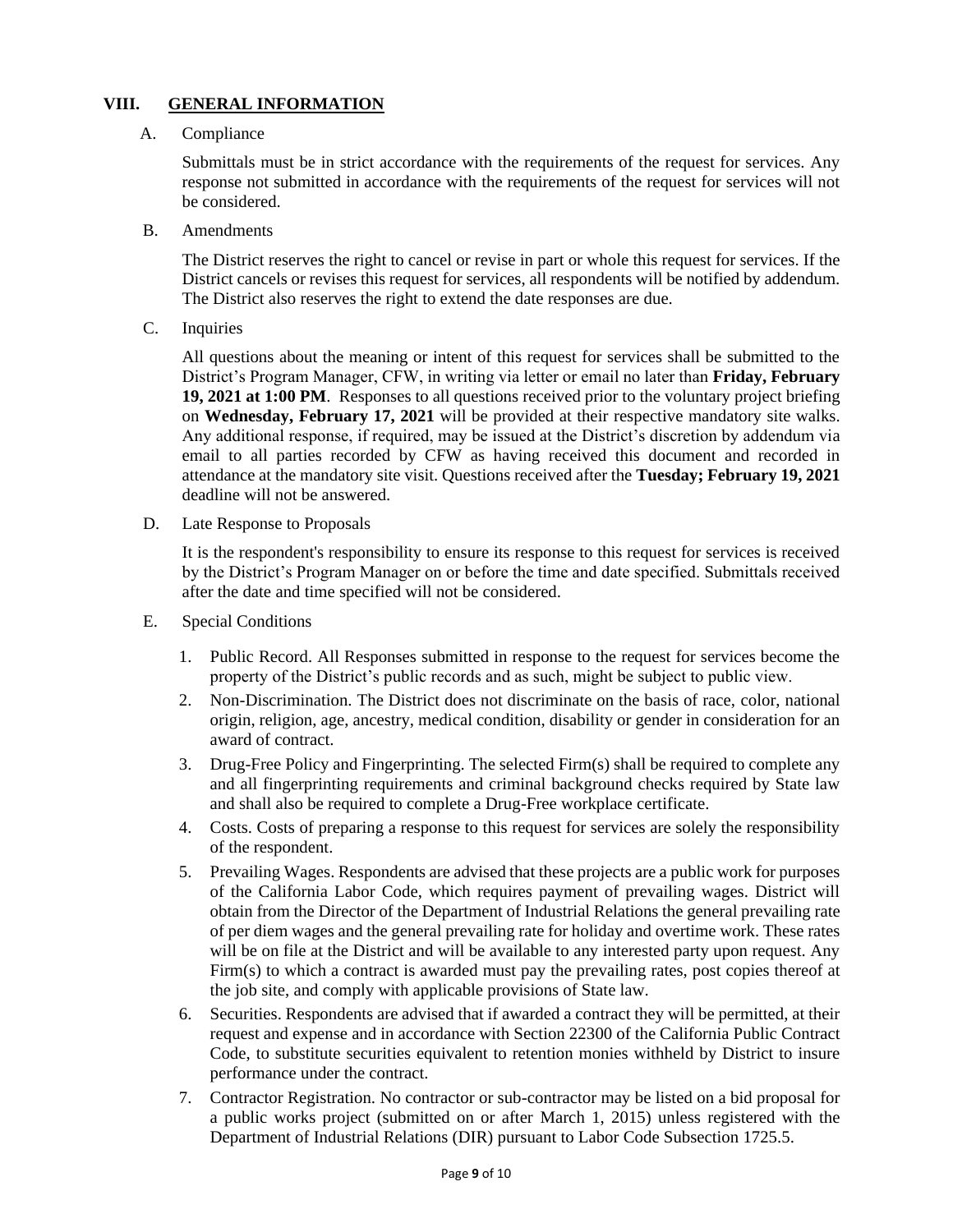- 8. Contractor Prequalification. A proposer must be prequalified in accordance with subdivisions (b) to (m), inclusive, of Section 20111.6 of the Public Contract Code. In addition to this requirement, all responding firms are required to complete the attached Prequalification Questionnaire. These prequalification requirements shall be included in a Lease Lease-Back instrument created pursuant to California Education Code Section  $17406(a)(1)$ .
- 9. Prequalification of Designated Subcontractors. Contractors holding C-4, C-7, C-10, C-16, C-20, C-34, C-36, C-38, C-42, C-43, and/or C-46 licenses (collectively, "MEP subcontractors") shall be prequalified to perform construction work as a first-tier subcontractor on the Project pursuant to Public Contract Code section 20111.6. MEP subcontractors must be prequalified prior to negotiation and acceptable of a Guaranteed Maximum Price (GMP).
- 10. Bonding. The Firm(s) will be required to furnish a Performance Bond in the amount of one hundred percent of the contract price, and a Payment (Material and Labor) Bond in the amount of one hundred percent of the contract price.
- 11. Limitations. This request for services does not commit District to award a contract, to defray any costs incurred in the preparation of a response pursuant to this request for services, or to procure or contract for work.

#### **IX. HOLD HARMLESS/INDEMNIFICATION**

The Firms shall indemnify, defend, and save the District, its Board of Trustees, officers, agents, and employees harmless from any and all claims, damages, losses, causes of action and demands, including reasonable attorney's fees and costs, incurred in connection with or in any manner arising out of the Firms' performance or failure to perform any duties contemplated by this request for services or subsequent agreement.

The responding Firms and their employees are not employees of the District and are deemed to be independent contractors. Nothing contained in this request for services or subsequent agreements shall be deemed to create any contractual relationship between the Firms and any of the other contractors or material suppliers for the Program, nor shall anything contained in this request for services or subsequent agreements be deemed to give any third party any claim or right of action against the District or Firms which do not otherwise exist.

#### **X. CONSTRUCTION SERVICES RELATED AGREEMENTS**

The following links provide interested firms with copies of the Center Joint Unified School District's form construction services related agreements:

- A. [Prequalification Questionnaire](https://www.dropbox.com/scl/fi/u5jnjszdyd1jankz81tzb/Attachment-A-Prequalification-Questionnaire.docx?dl=0&rlkey=o3p4pn9nfdqckbi144ad47zeu)
- B. [Form Construction Services Agreement](https://www.dropbox.com/scl/fi/1gysyahym08xsd7otx7m5/LLB-Construction-Services-Agreement_Sierra-Vista-ES_2020.12.18.docx?dl=0&rlkey=e5vgnfaxy22gfcp151eg9tw1k)
- C. [Form Site Lease](https://www.dropbox.com/scl/fi/bavlsfk5oc85o4uma2d1y/LLB-Site-Lease-_Sierra-Vista-ES_2020.12.18.docx?dl=0&rlkey=ukfj851lzun1fbt74pga561lx)
- D. [Form Sub Lease](https://www.dropbox.com/scl/fi/6h0h8mo8q9sozrw7suaal/LLB-Sublease-Sierra-ES_2020.12.18.docx?dl=0&rlkey=padu8jrw66pd8gt2864wwhz1o)

Any questions or concerns regarding the above form agreements should be addressed in writing to Jordan Miles via email: [jmiles@cfwinc.com](mailto:jmiles@cfwinc.com) by **Friday, February 19, 2021 by 1:00 PM**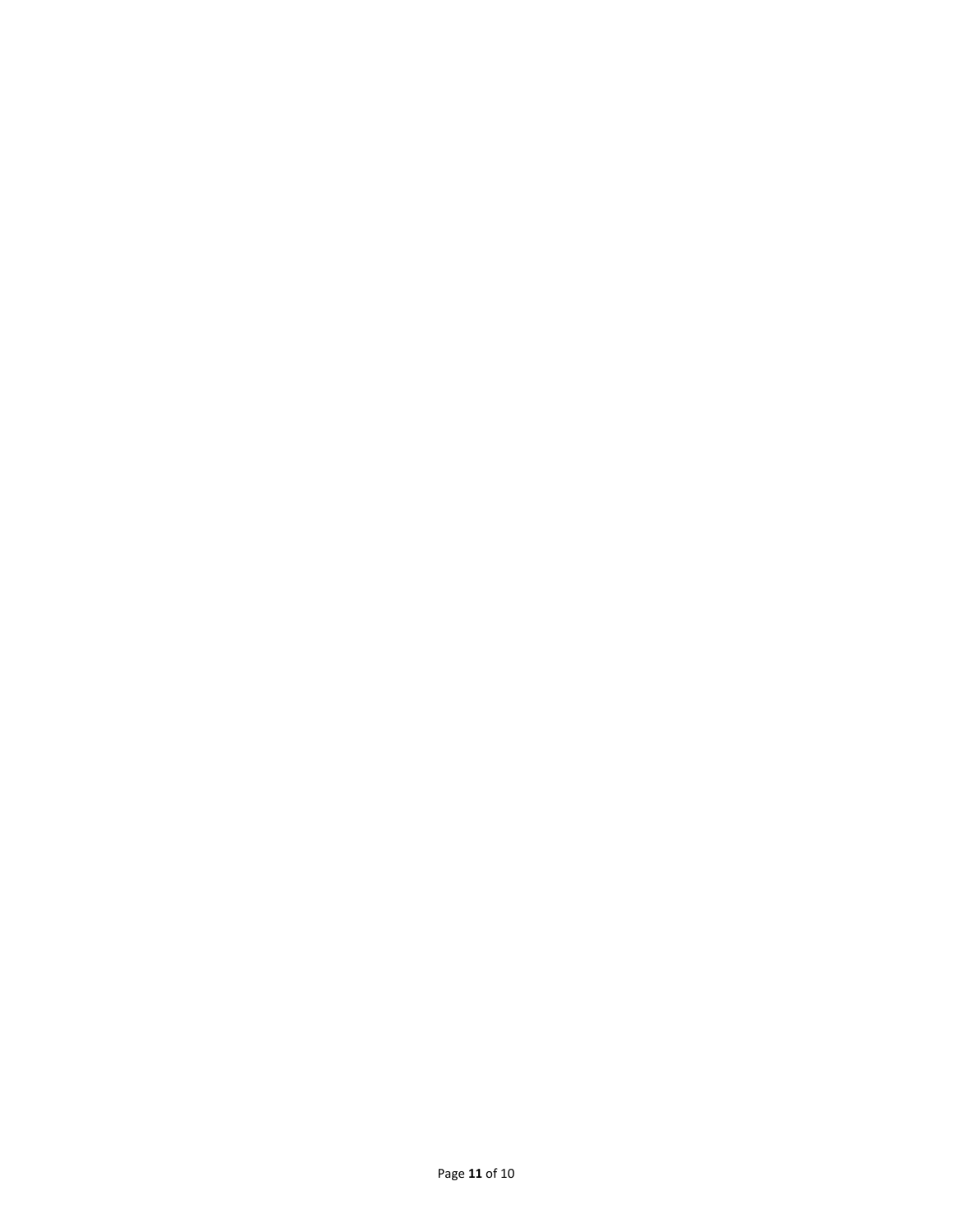# **ATTACHMENT A Center Joint Unified School District**

**Prequalification Questionnaire**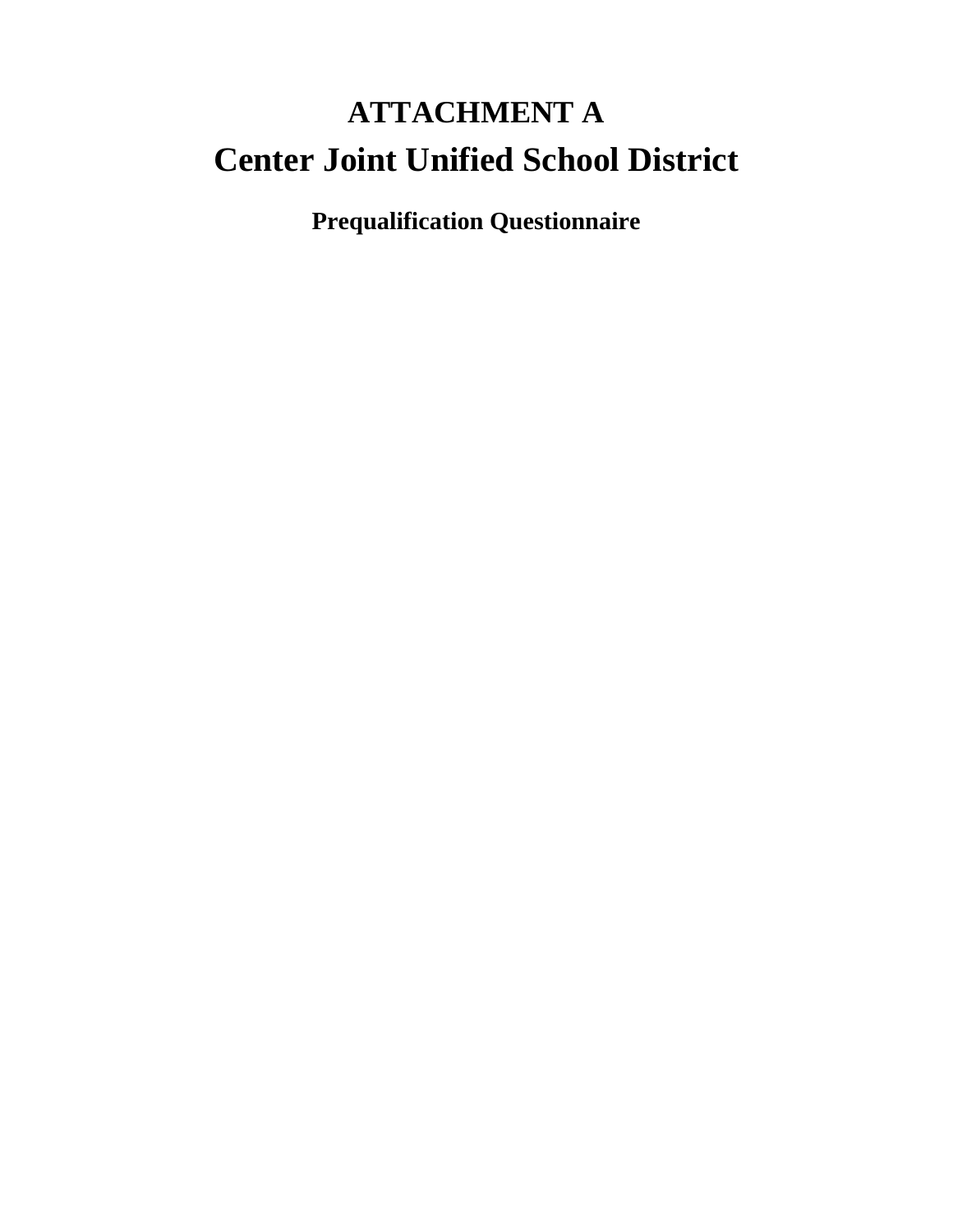# **ATTACHMENT B Center Joint Unified School District**

**Form Construction Services Agreement**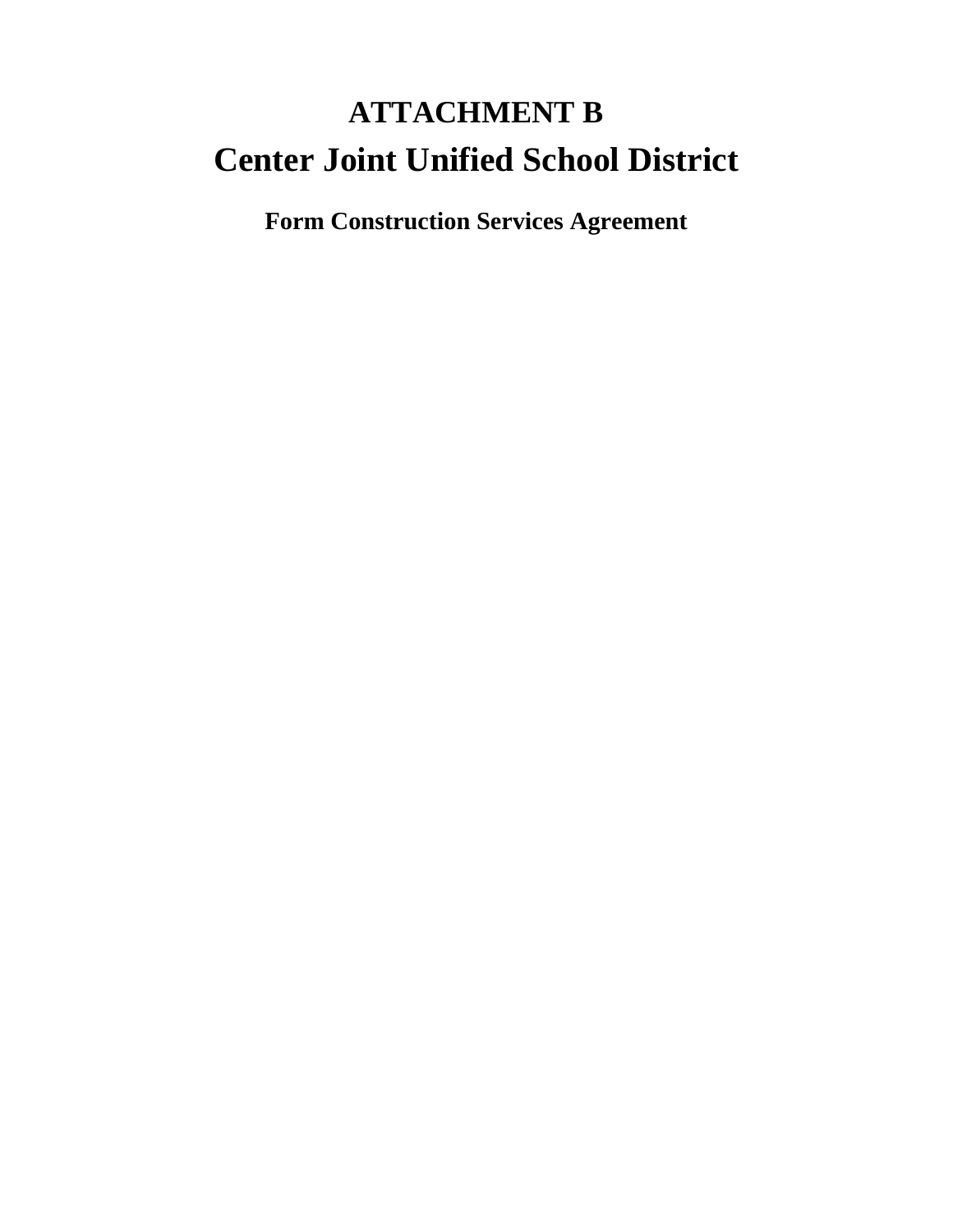### **ATTACHMENT C Center Joint Unified School District**

**Form Site Lease**